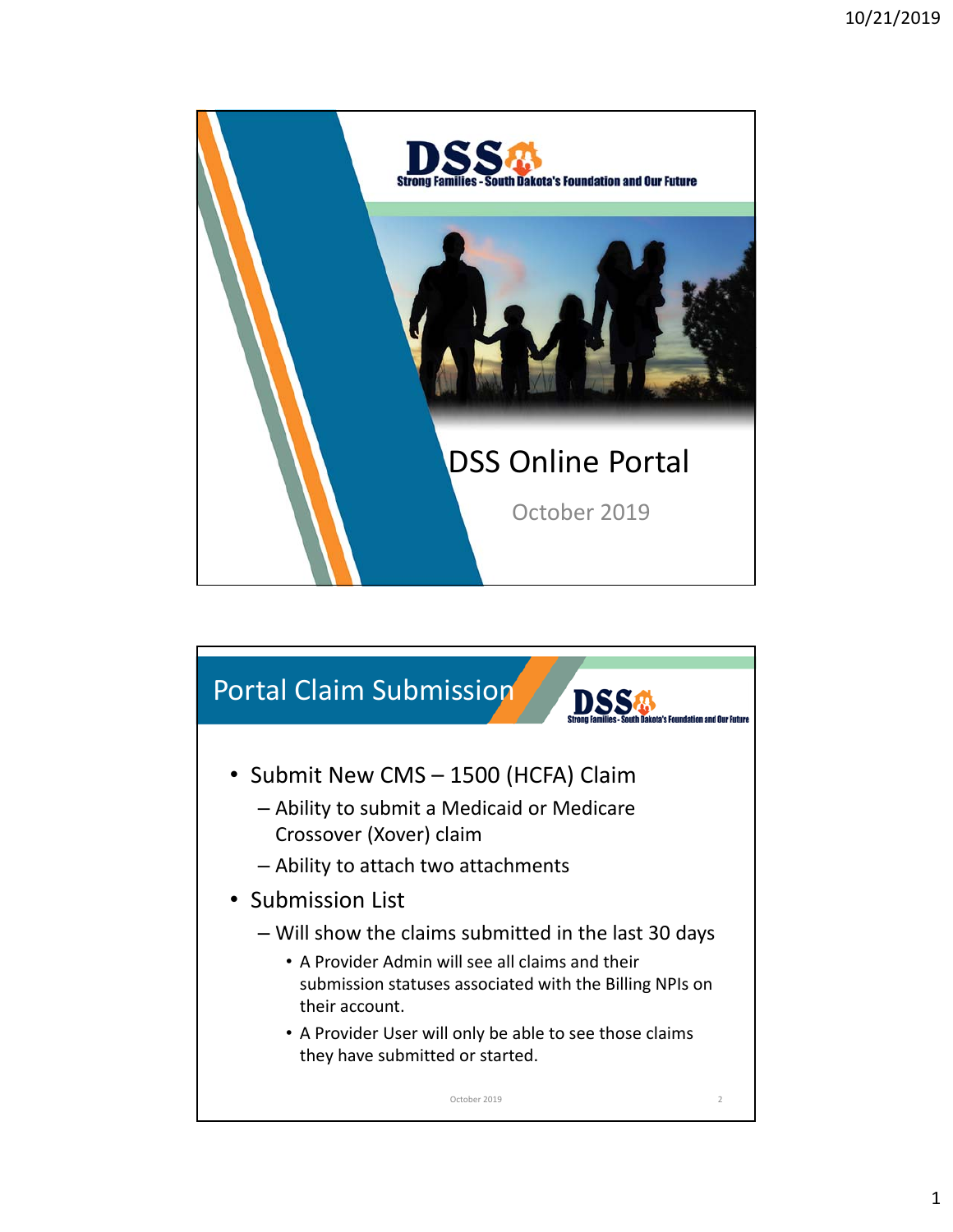

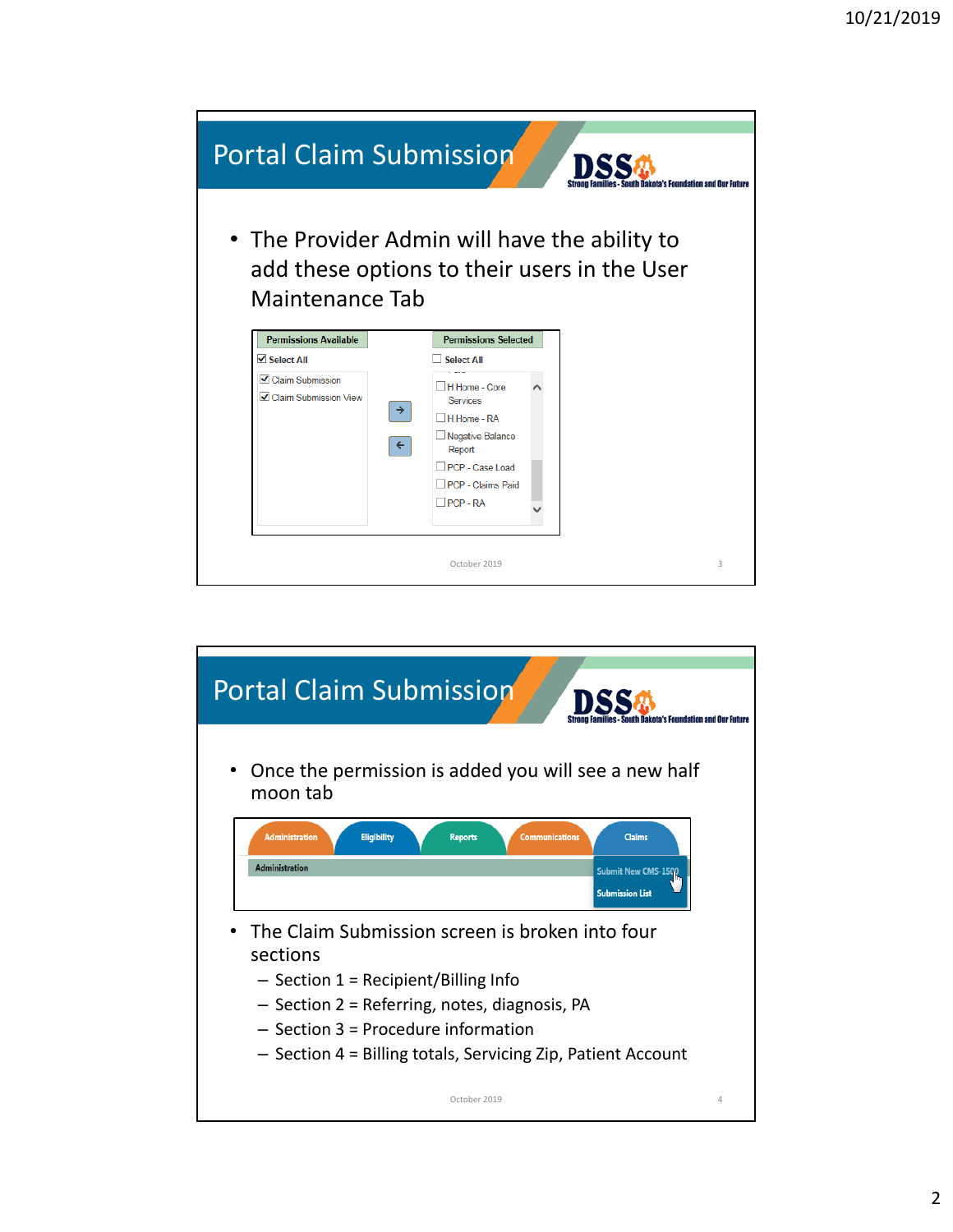|                                                                                                                                                                                                                                                                                | Claim Submission -<br><b>Section 1</b>                             |                                                                                                                                                                                                                                                                                                         |                          | <b>: - South Dakota's Foundation and Our Future</b> |
|--------------------------------------------------------------------------------------------------------------------------------------------------------------------------------------------------------------------------------------------------------------------------------|--------------------------------------------------------------------|---------------------------------------------------------------------------------------------------------------------------------------------------------------------------------------------------------------------------------------------------------------------------------------------------------|--------------------------|-----------------------------------------------------|
| • Claim Type                                                                                                                                                                                                                                                                   | - Medicaid or Medicare Xover                                       |                                                                                                                                                                                                                                                                                                         |                          |                                                     |
| Submit New CMS - 1500                                                                                                                                                                                                                                                          |                                                                    |                                                                                                                                                                                                                                                                                                         |                          |                                                     |
| information about billing requirements.<br>* Denotes required field. A record can only be saved if all required fields have been completed.<br>1. SELECT CLAIM TYPE<br>1a. INSURED'S LD. NUMBER<br>2. PATIENT'S NAME<br><b>3. PATIENT'S BIRTH DATE</b><br>5. PATIENT'S ADDRESS | Select Type<br>Select Type<br>Verify<br>Medicaid<br>Medicare Xover | The numbering system of this submission form relates to the CMS-1500 claim form. Please refer to the billing manual found at dss.sd.gov/medicaid/providers for additional<br>33. BILLING PROVIDER ZIP CODE *<br>33a. BILLING PROVIDER NPI +<br>33b. BILLING PROVIDER TAXONOMY +<br><b>PATIENT'S SEX</b> |                          |                                                     |
| 9. OTHER INSURED'S NAME<br><b>9a. OTHER INSURED'S POLICY</b><br>OR GROUP NUMBER<br><b>9d. OTHER INSURED PLAN NAME</b><br>OR PROGRAM NAME                                                                                                                                       |                                                                    | 10. IS PATIENT'S CONDITION RELATED TO:<br>a. EMPLOYMENT?<br><b>b. AUTO ACCIDENT?</b>                                                                                                                                                                                                                    | © YES ® NO<br>© ygs ® NO |                                                     |
| 11d. IS THERE ANOTHER HEALTH<br><b>BENEFIT PLAN? =</b>                                                                                                                                                                                                                         | O YES ® NO                                                         | c. OTHER ACCIDENT?                                                                                                                                                                                                                                                                                      | O YES ® NO               | <b>B</b> Save                                       |
|                                                                                                                                                                                                                                                                                |                                                                    | October 2019                                                                                                                                                                                                                                                                                            |                          | 5                                                   |

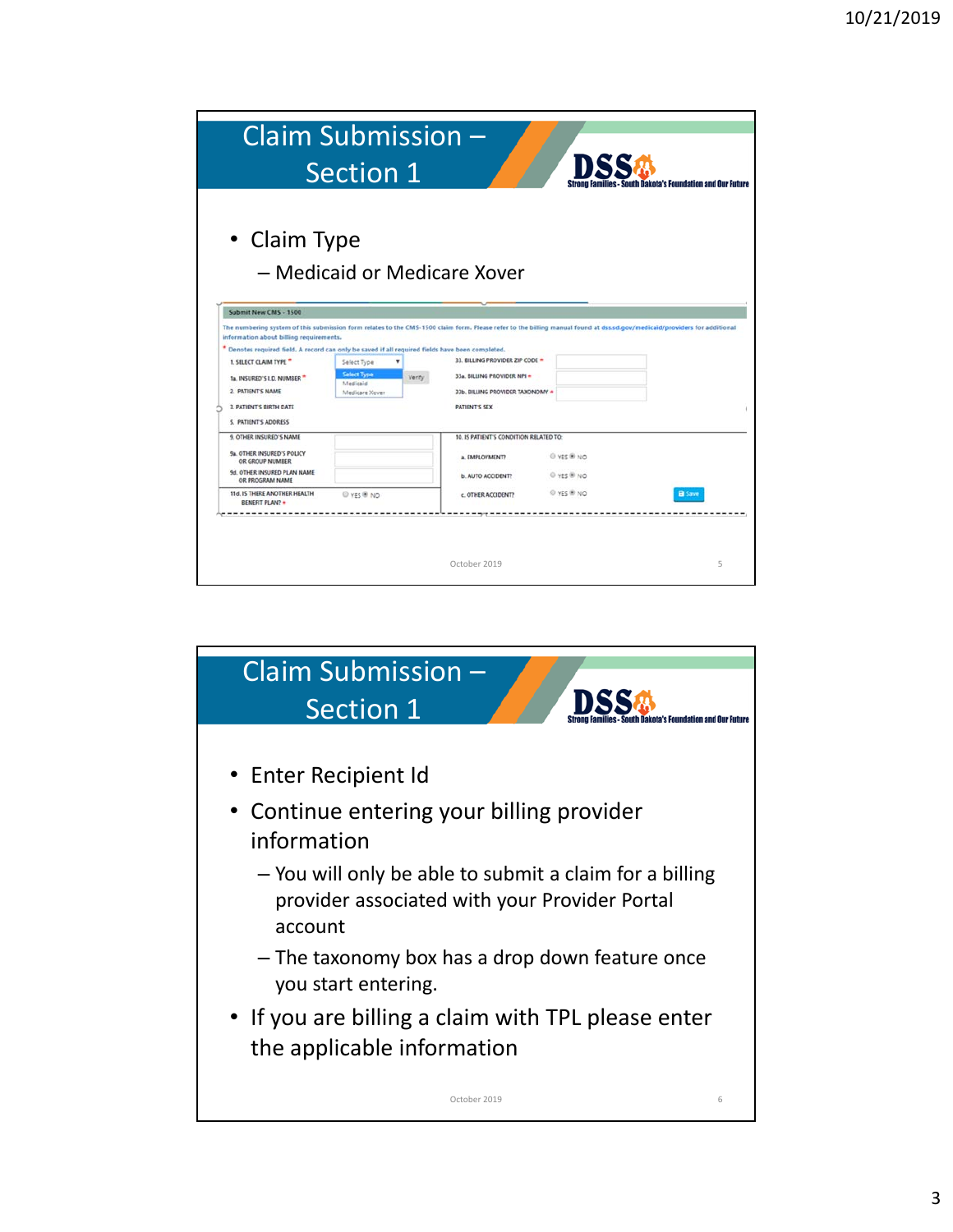| Submit New CMS - 1500                                                                            |                                      | The numbering system of this submission form relates to the CMS-1500 claim form. Please refer to the billing manual found at dss.sd.gov for additional informatior |            |  |
|--------------------------------------------------------------------------------------------------|--------------------------------------|--------------------------------------------------------------------------------------------------------------------------------------------------------------------|------------|--|
| billing requirements.                                                                            |                                      |                                                                                                                                                                    |            |  |
| * Denotes required field. A record can only be saved if all required fields have been completed. |                                      | 33. BILLING PROVIDER ZIP CODE +                                                                                                                                    | 57501-1234 |  |
| 1. SELECT CLAIM TYPE                                                                             | Medicaid                             |                                                                                                                                                                    | 1234567890 |  |
| 1a. INSURED'S LD. NUMBER                                                                         | 000000123<br>Verify                  | 33a. BILLING PROVIDER NPI *                                                                                                                                        |            |  |
| 2. PATIENT'S NAME                                                                                | DOE, JACK                            | 33b. BILLING PROVIDER TAXONOMY *                                                                                                                                   | 123x12345x |  |
| <b>3. PATIENT'S BIRTH DATE</b>                                                                   | 07/01/1944                           | <b>PATIENT'S SEX</b>                                                                                                                                               | M          |  |
| <b>5. PATIENT'S ADDRESS</b>                                                                      | 700 GOVERNORS DR PIERRE SD 575011234 |                                                                                                                                                                    |            |  |
| 9. OTHER INSURED'S NAME                                                                          |                                      | 10. IS PATIENT'S CONDITION RELATED TO:                                                                                                                             |            |  |
| 9a. OTHER INSURED'S POLICY<br>OR GROUP NUMBER                                                    |                                      | a. EMPLOYMENT?                                                                                                                                                     | O YES ONO  |  |
| 9d. OTHER INSURED PLAN NAME<br>OR PROGRAM NAME                                                   |                                      | <b>b. AUTO ACCIDENT?</b>                                                                                                                                           | O YES O NO |  |
| 11d. IS THERE ANOTHER HEALTH<br><b>BENEFIT PLAN?</b>                                             | ○ YES ● NO                           | c. OTHER ACCIDENT?                                                                                                                                                 | O YES ONO  |  |
|                                                                                                  |                                      |                                                                                                                                                                    |            |  |

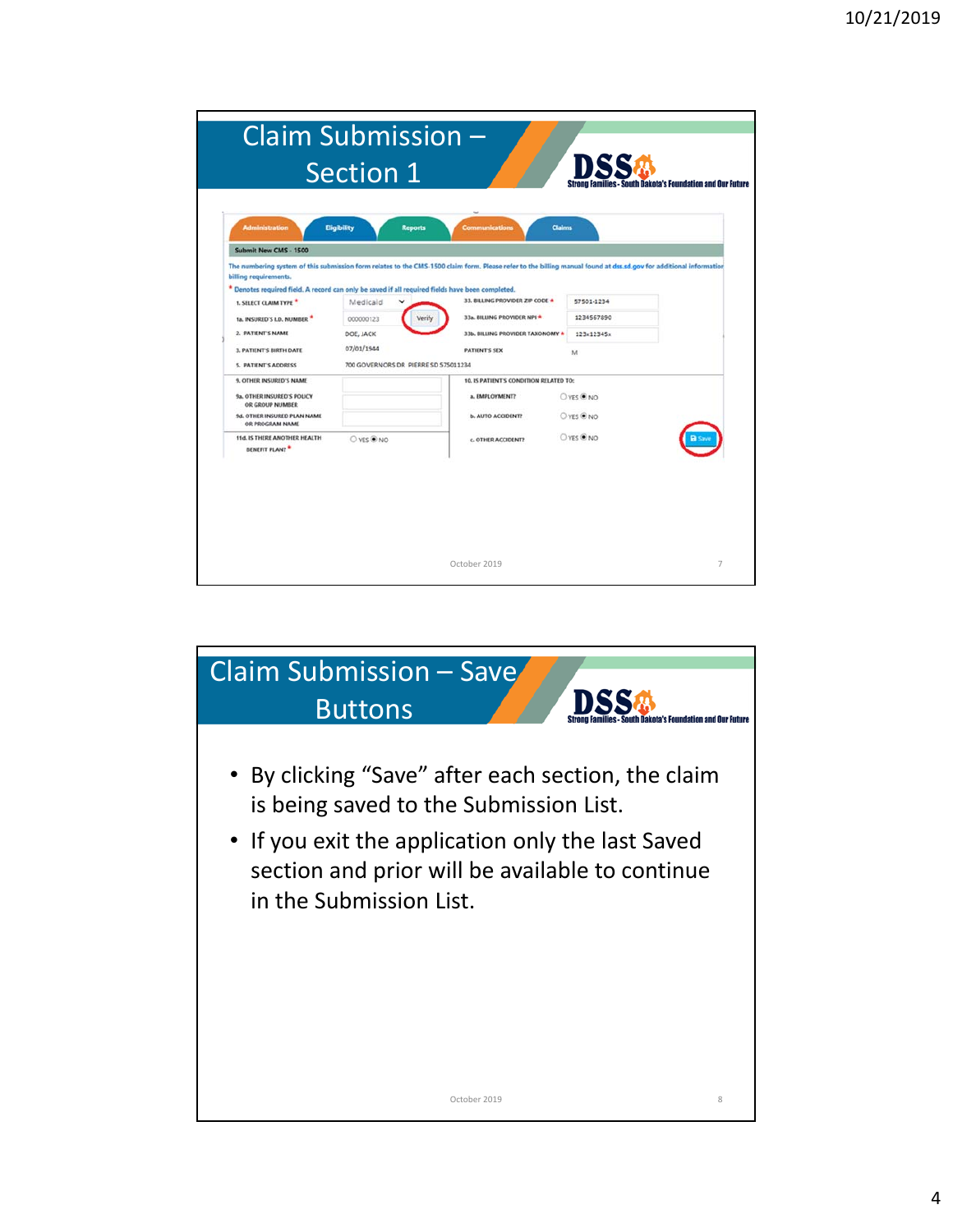| Claim Submission -                                                                                                       |                | <b>Section 2</b>        |                                       |                    |                        | <b>South Dakota's Foundation and Our</b> |  |
|--------------------------------------------------------------------------------------------------------------------------|----------------|-------------------------|---------------------------------------|--------------------|------------------------|------------------------------------------|--|
| • Ordering, Referring, Prescribing information<br>• Additional Information<br>• Diagnosis Codes<br>• Prior Authorization |                |                         |                                       |                    |                        |                                          |  |
| 17. NAME OF REFERRING<br>PROVIDER OR OTHER SOURCE                                                                        | Dr. Jane Smith |                         | 17b. REFERRING, ORDERING              | OR PRESCRIBING NPI | 1234567890             |                                          |  |
| 19. ADDITIONAL CLAIM<br><b>INFORMATION</b>                                                                               |                | 80 Character Limitation |                                       |                    |                        |                                          |  |
| <b>21. DIAGNOSIS OR NATURE</b><br>A<br><b>F809</b><br>OF ILLNESS OR INJURY                                               |                |                         | c                                     | D                  | Ε                      | F                                        |  |
|                                                                                                                          |                |                         |                                       |                    |                        |                                          |  |
| 22, RESUBMISSION CODE<br>23. PRIOR AUTHORIZATION<br><b>NUMBER</b>                                                        |                | For Future Development  | ORIGINAL REFERENCE NO<br>October 2019 |                    | For Future Development |                                          |  |

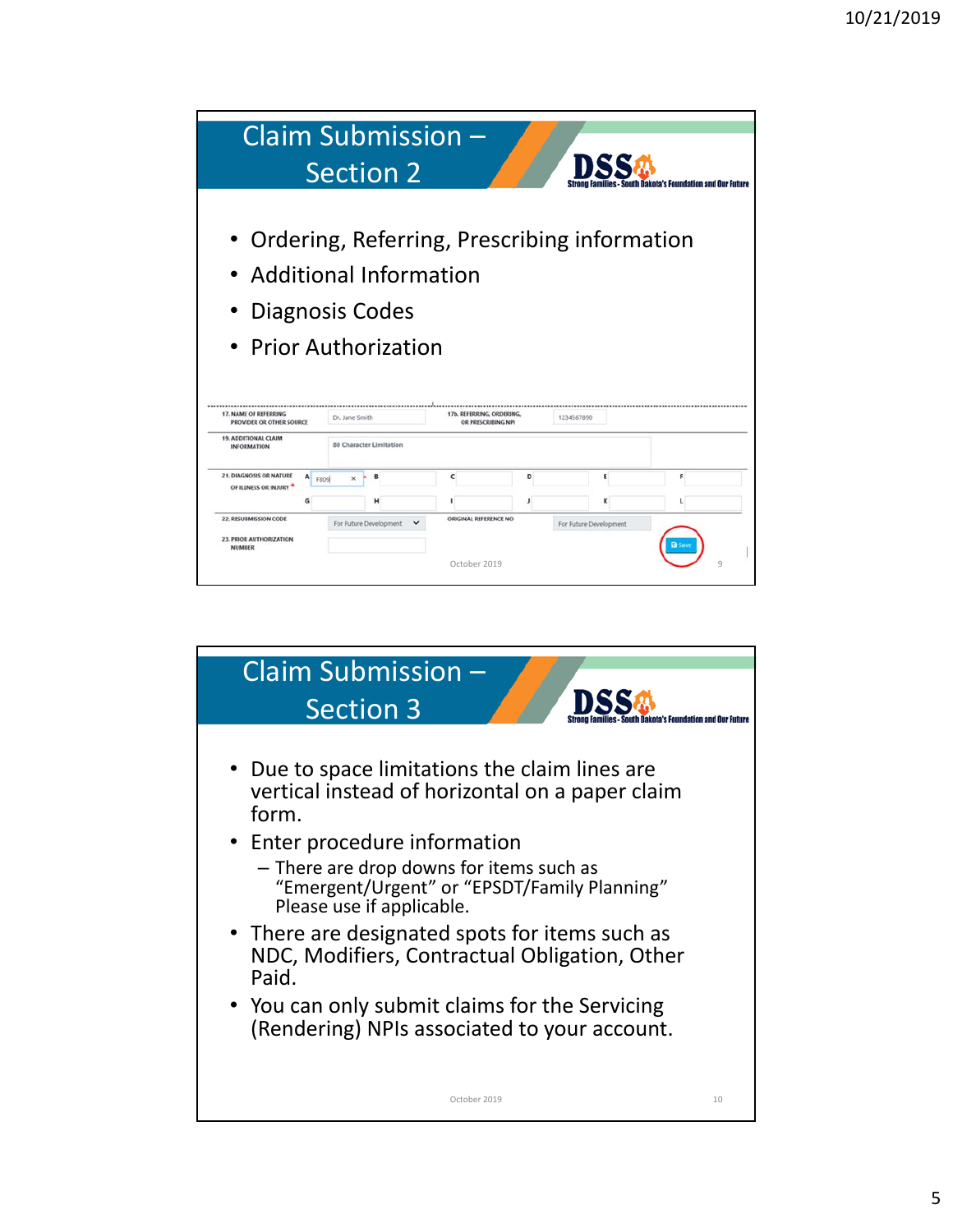|                                                         | <b>Section 3</b> |              |                |                      |             |              |        |              |              |              | <b>Families - South Dakota's Foundation and Our Future</b> |              |
|---------------------------------------------------------|------------------|--------------|----------------|----------------------|-------------|--------------|--------|--------------|--------------|--------------|------------------------------------------------------------|--------------|
| 24.                                                     | $1*$             |              | $\overline{z}$ |                      | $\mathbf 1$ |              | ٠      |              | $\mathbf{x}$ |              | $\epsilon$                                                 | -----------  |
| A. FROM DOS *                                           | 05/01/2019       | ö            |                | th                   |             | 茴            |        | 茴            |              | 曲            |                                                            | e            |
| TO DOS $\bullet$                                        | 05/01/2019       | 曲            |                | 茴                    |             | 曲            |        | m            |              | 曲            |                                                            | 茴            |
| <b>B. PLACE OF SERVICE *</b>                            | 11               |              |                |                      |             |              |        |              |              |              |                                                            |              |
| C. IMERGENCY                                            | Select           | $\checkmark$ | Select         | $\checkmark$         | Select      | $\checkmark$ | Select | $\checkmark$ | Select       | $\checkmark$ | Select                                                     | $\checkmark$ |
| D. PROCEDURES, SERVICES, OR<br>SUPPLIES (CPT or HCPC) * | 99123            |              |                |                      |             |              |        |              |              |              |                                                            |              |
| PROCEDURE MODIFIER                                      |                  |              |                |                      |             |              |        |              |              |              |                                                            |              |
| <b>NDC</b>                                              |                  |              |                |                      |             |              |        |              |              |              |                                                            |              |
| NDC QUANTITY                                            |                  |              |                |                      |             |              |        |              |              |              |                                                            |              |
| NDC UNIT OF MEASURE                                     | Select           | $\checkmark$ | Select         | $\ddot{\phantom{0}}$ | Select      | $\checkmark$ | Select | $\checkmark$ | Select       | $\checkmark$ | Select                                                     | $\checkmark$ |
| <b>E. DIAGNOSIS POINTER *</b>                           | A                | v            | A              | $\checkmark$         | A           | $\checkmark$ | A      | v            | Ä            | $\checkmark$ | Ä                                                          | $\checkmark$ |
| F. S CHARGES .                                          | 150.00           |              |                |                      |             |              |        |              |              |              |                                                            |              |
| <b>S CONTRACTUAL (CTR)</b>                              |                  |              |                |                      |             |              |        |              |              |              |                                                            |              |
| <b>S OTHER PAID</b>                                     |                  |              |                |                      |             |              |        |              |              |              |                                                            |              |
| <b>G. DAYS OR UNITS OF SERVICE .</b>                    | 4                |              |                |                      |             |              |        |              |              |              |                                                            |              |
| H. EPSDT/FAMILY PLANNING                                | Select           | $\checkmark$ | Select         | v                    | Select      | $\checkmark$ | Select | v            | Select       | v            | Select                                                     | v            |
| J. RENDERING PROVIDER NPL                               | 1234567819       |              |                |                      |             |              |        |              |              |              |                                                            |              |
| RENDERING TAXONOMY                                      | 213E000003 X     |              |                |                      |             |              |        |              |              |              |                                                            |              |
|                                                         | Validate         |              |                |                      |             |              |        |              |              |              |                                                            |              |

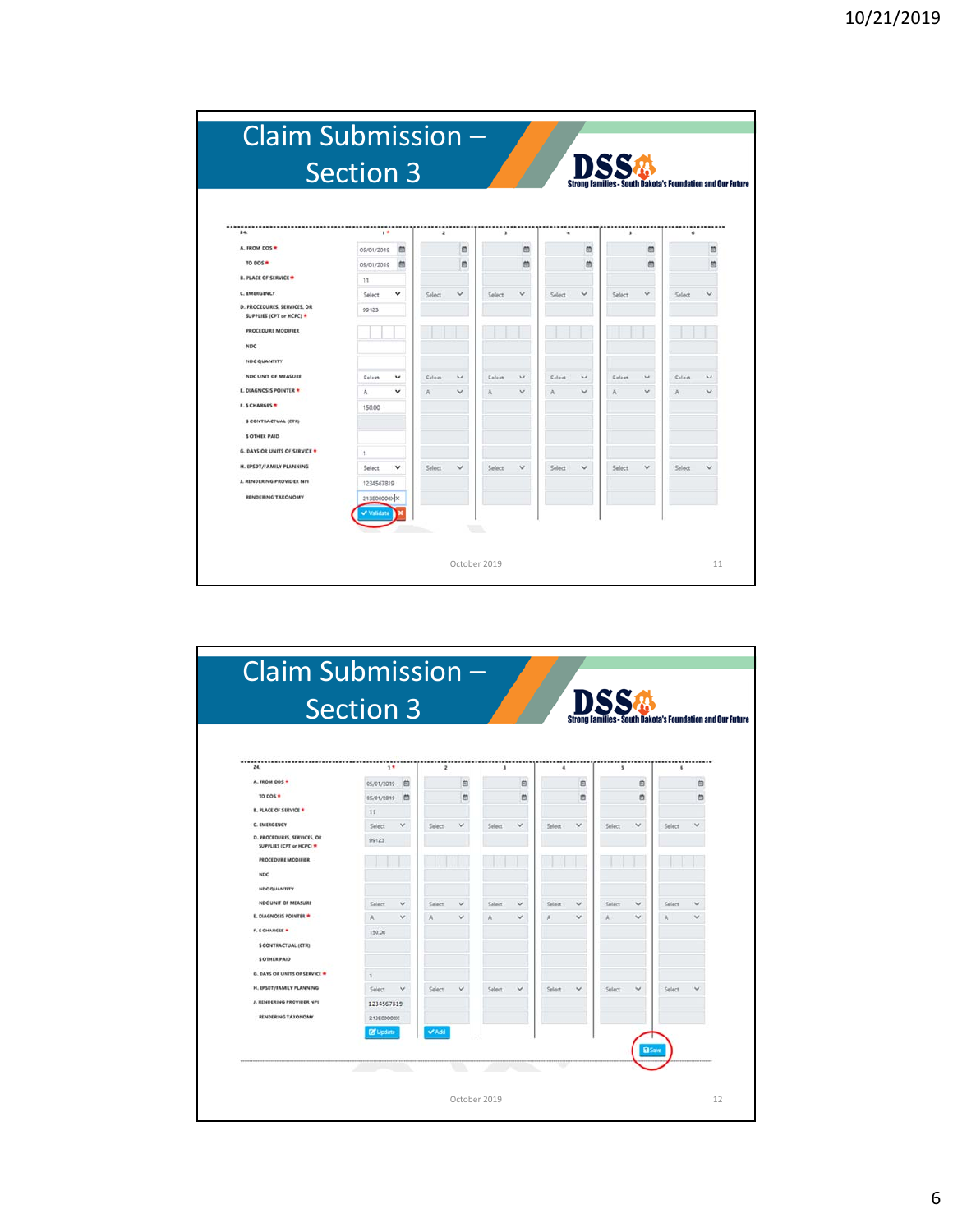|                                                                                              | Claim Submission -<br><b>Section 4</b>                                                                      |                                                       | South Dakota's Foundation and Our Future |
|----------------------------------------------------------------------------------------------|-------------------------------------------------------------------------------------------------------------|-------------------------------------------------------|------------------------------------------|
| • Billing Totals<br>25. FEDERAL TAX LD.<br>28. S TOTAL CHARGE<br><b>32. SERVICE FACILITY</b> | • Servicing Zip Code<br>• Patient Account No.<br>150.00<br>57123-1234<br>×                                  | 26. PATIENT'S ACCOUNT NO.<br>29. \$ TOTAL AMOUNT PAID |                                          |
| <b>LOCATION ZIP CODE *</b><br>+ Add Attachment                                               | Up to 2 attachments with a max of 10 mb each can be uploaded with the following formats. PDF, JPEG and GIF. | <b>X</b> Cance<br>October 2019                        | El Sav<br>13                             |

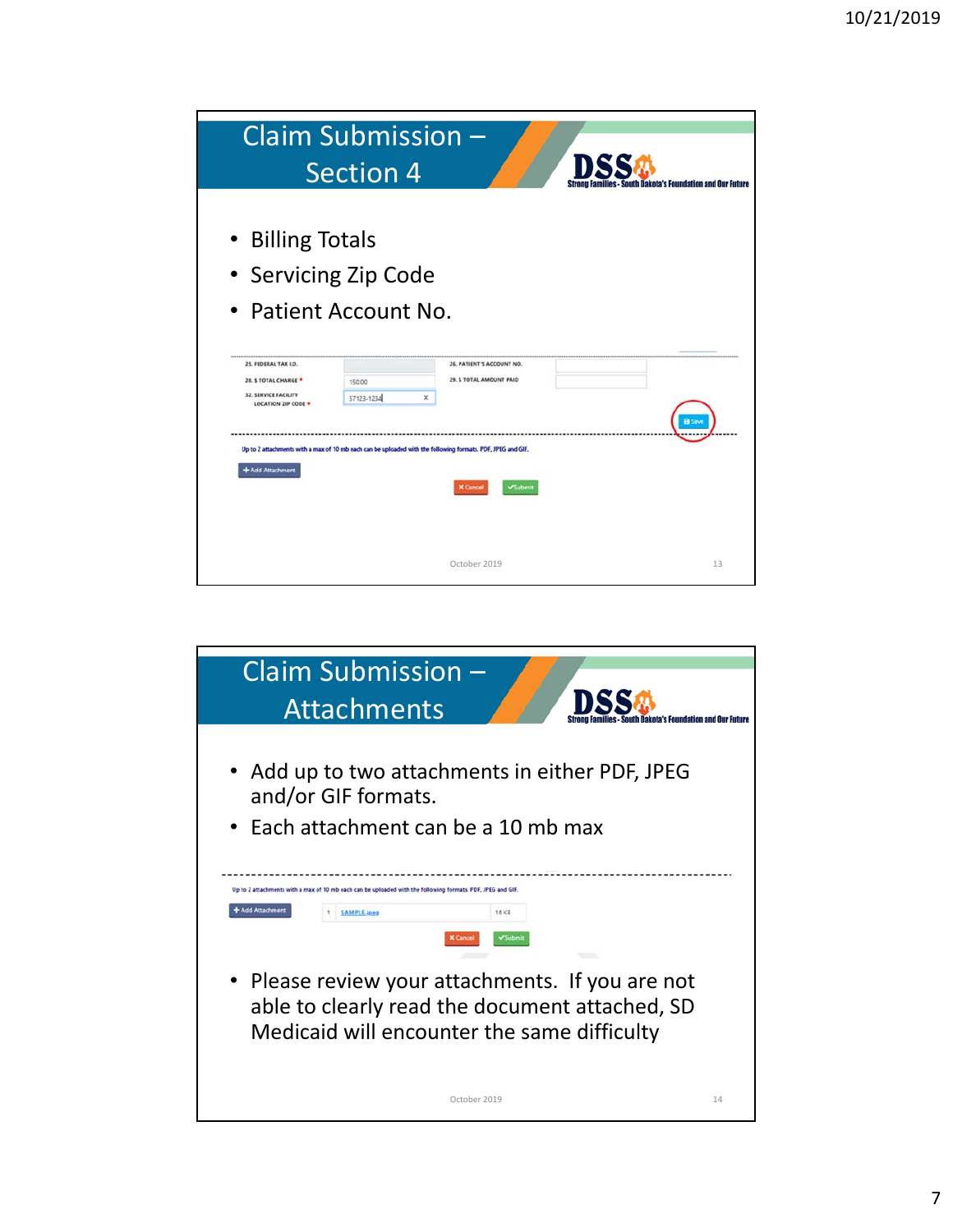

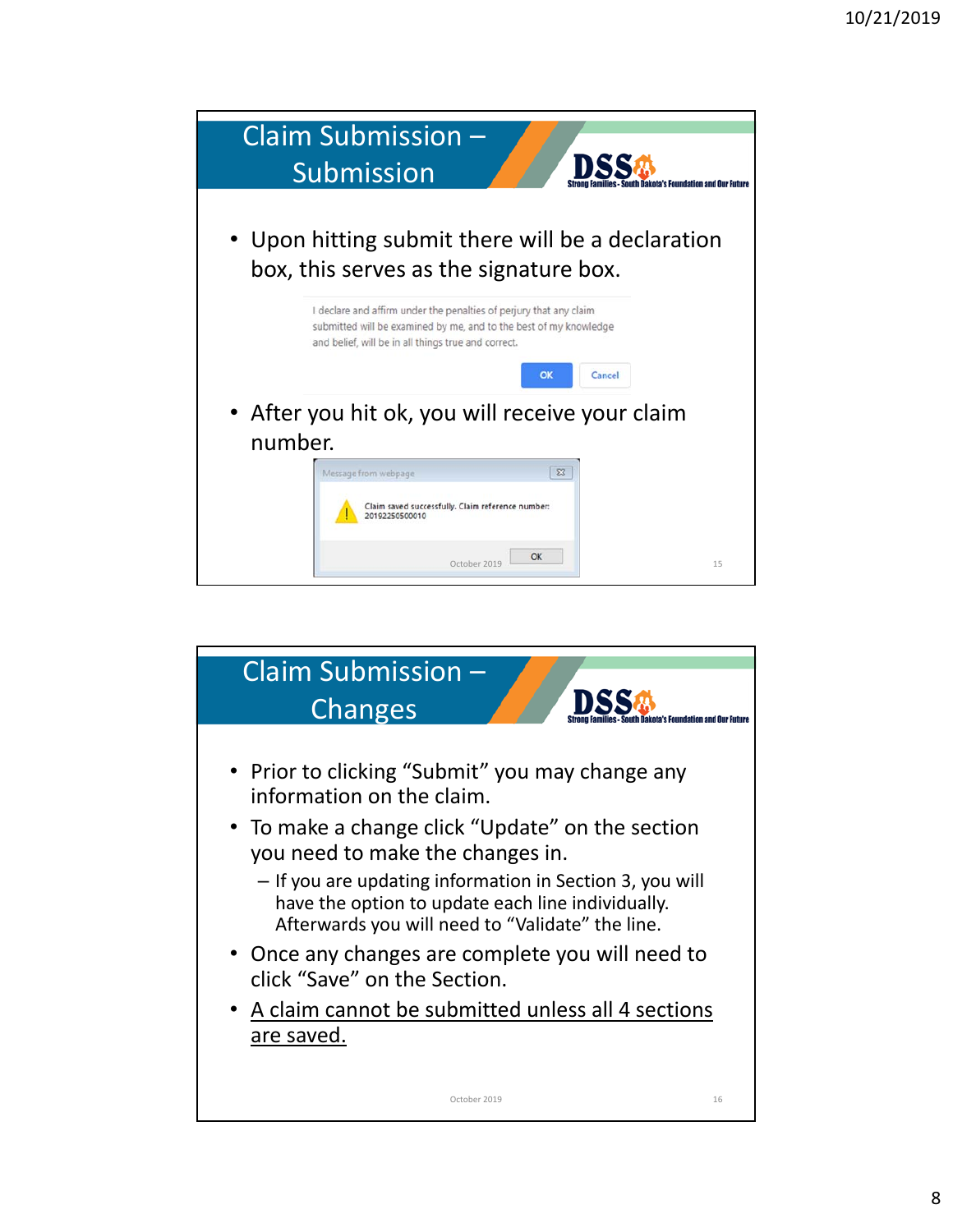|                                                         | <b>Changes</b>   |              |                  |              |             |              |                      |              | DSS    |              |                                                   |              |
|---------------------------------------------------------|------------------|--------------|------------------|--------------|-------------|--------------|----------------------|--------------|--------|--------------|---------------------------------------------------|--------------|
|                                                         |                  |              |                  |              |             |              |                      |              |        |              | milies - South Dakota's Foundation and Our Future |              |
| 24.                                                     | $1*$             |              | $\mathbf{z}$     |              | $\mathbf 1$ |              | $\ddot{\phantom{a}}$ |              | s      |              | s.                                                | -----        |
| A. FROM DOS .                                           | 3/27/2019        | 曲            | 3/27/2019        | 曲            |             | 茴            |                      | 曲            |        | ö            |                                                   | 曲            |
| TO DOS $\bullet$                                        | 3/27/2019        | 茴            | 3/27/2019        | 曲            |             | 茴            |                      | 茴            |        | 曲            |                                                   | 茴            |
| <b>B. PLACE OF SERVICE *</b>                            | 12               |              | 12               |              |             |              |                      |              |        |              |                                                   |              |
| <b>C. EMERGENCY</b>                                     | Select           | v            | Select           | $\checkmark$ | Select      | v            | Select               | v            | Select | v            | Select                                            | v            |
| D. PROCEDURES, SERVICES, OR<br>SUPPLIES (CPT or HCPC) * | 11970            |              | 12275            |              |             |              |                      |              |        |              |                                                   |              |
| <b><i>PROCEDURE MODIFIER</i></b>                        | <b>int</b>       |              | is<br><b>Int</b> |              |             |              |                      |              |        |              |                                                   |              |
| NDC                                                     |                  |              |                  |              |             |              |                      |              |        |              |                                                   |              |
| <b>NDC QUANTITY</b>                                     |                  |              |                  |              |             |              |                      |              |        |              |                                                   |              |
| NDC UNIT OF MEASURE                                     | Select           | $\checkmark$ | Select           | $\checkmark$ | Select      | $\checkmark$ | Select               | $\checkmark$ | Select | $\checkmark$ | Select                                            | $\checkmark$ |
| E. DIAGNOSIS POINTER *                                  | Ä                | $\checkmark$ | A                | $\checkmark$ | A           | $\checkmark$ | Ä                    | $\checkmark$ | Ä      | v            | A                                                 | $\checkmark$ |
| <b>F.S CHARGES *</b>                                    | 1594.94          |              | 317.84           |              |             |              |                      |              |        |              |                                                   |              |
| <b>\$ CONTRACTUAL (CTR)</b>                             |                  |              |                  |              |             |              |                      |              |        |              |                                                   |              |
| <b>S OTHER PAID</b>                                     |                  |              |                  |              |             |              |                      |              |        |              |                                                   |              |
| <b>G. DAYS OR UNITS OF SERVICE *</b>                    | 1                |              | ٠                |              |             |              |                      |              |        |              |                                                   |              |
| H. EPSDT/FAMILY PLANNING                                | Select           | u            | Select           | $\checkmark$ | Select      | $\checkmark$ | Select               | v            | Select | $\checkmark$ | Select                                            | $\checkmark$ |
| J. RENDERING PROVIDER NPL                               |                  |              |                  | ٠<br>٠       |             |              |                      |              |        |              |                                                   |              |
| <b>RENDERING TAXONOMY</b>                               | 335E00000X       |              | 335E00000X       |              |             |              |                      |              |        |              |                                                   |              |
|                                                         | <b>DF</b> Update |              | <b>C</b> Update  |              | <b>VAdd</b> |              |                      |              |        |              |                                                   |              |
|                                                         |                  |              |                  |              |             |              |                      |              |        |              |                                                   |              |

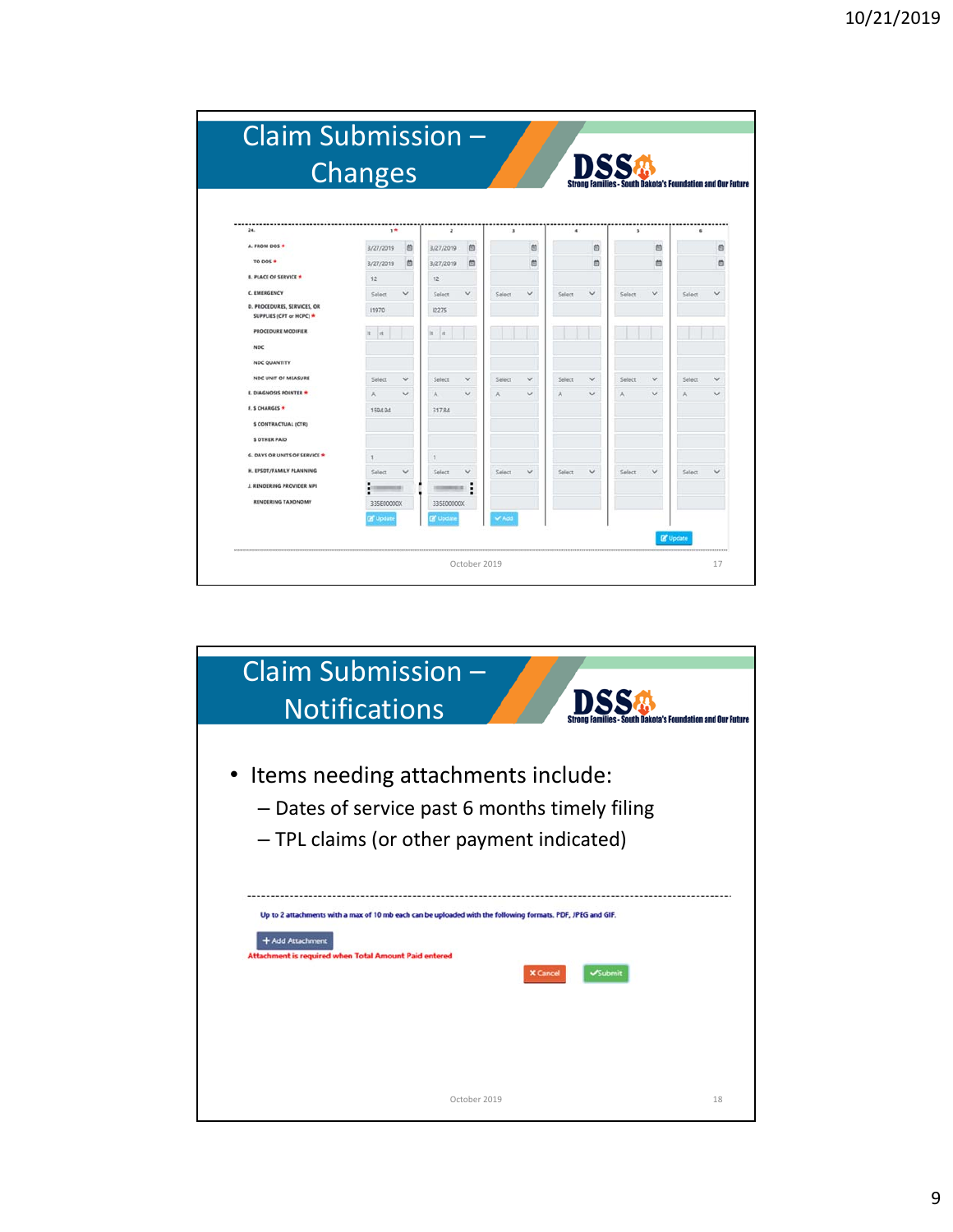

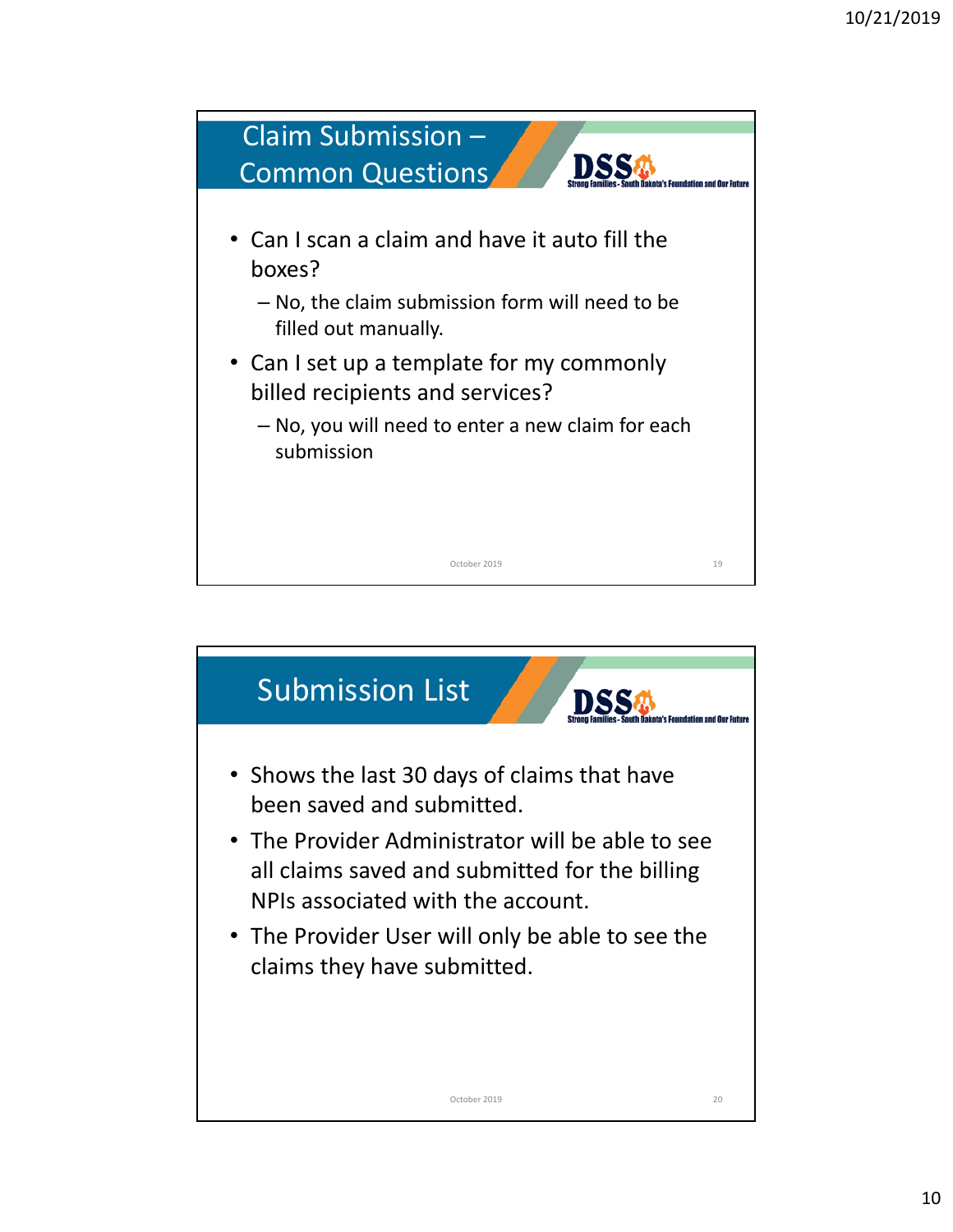|   |                                                                                   |                                                                                 |                                                            |                   |                   |                                  |            |                      |                |                | <b>South Dakota's Foundation and Our Future</b> |
|---|-----------------------------------------------------------------------------------|---------------------------------------------------------------------------------|------------------------------------------------------------|-------------------|-------------------|----------------------------------|------------|----------------------|----------------|----------------|-------------------------------------------------|
|   |                                                                                   |                                                                                 |                                                            |                   |                   |                                  |            |                      |                |                |                                                 |
|   |                                                                                   |                                                                                 |                                                            |                   |                   |                                  |            |                      |                |                |                                                 |
|   | <b>Claim Submission List</b>                                                      |                                                                                 |                                                            |                   |                   |                                  |            |                      |                |                |                                                 |
|   | Search results are within last 30 days. A Billing NPI is required for the search. |                                                                                 |                                                            |                   |                   |                                  |            |                      |                |                |                                                 |
|   | Claim Ref #                                                                       | Recip ID                                                                        |                                                            | Patient Account # |                   | <b>Billing NPI</b>               |            | <b>Servicing NPI</b> |                |                |                                                 |
|   | From DOS                                                                          | To DOS                                                                          |                                                            | Proc Code         |                   | $\alpha$<br><b>Billing NPI</b>   |            | Servicing NPI        | $\alpha$       |                |                                                 |
|   | Select Status<br>$\checkmark$                                                     |                                                                                 |                                                            |                   |                   | Select One                       | Select All |                      |                |                |                                                 |
|   |                                                                                   |                                                                                 |                                                            |                   |                   | 1234567890                       |            |                      |                |                |                                                 |
|   | <b>Status Information:</b>                                                        |                                                                                 |                                                            |                   |                   | 1555566667 C                     |            |                      |                |                |                                                 |
|   | Rejected - Claim was rejected electronically by SD Medicaid.                      | Submitted - Claim has been sent to SD Medicaid.<br>please resubmit a new claim. | In Process - Claim has not been submitted by the provider. |                   |                   |                                  |            |                      |                |                |                                                 |
|   | Accepted - Claim is currently being processed by SD Medicaid.                     |                                                                                 |                                                            |                   |                   |                                  |            |                      | Q Search       | <b>C</b> Reset |                                                 |
|   | Claim Ref #                                                                       | <b>Billing NPI</b>                                                              | Servicing NPI                                              | Recip ID          | Patient Account # | Submitter ID                     |            | <b>Status</b>        | Action         |                |                                                 |
| ÷ | 20192200500010                                                                    | 1234567890                                                                      | 1324567890                                                 | 123000123         | ABC123            | Jackson, McJohn@provid<br>er.com |            | Rejected             | <b>O</b> View  |                |                                                 |
| ÷ | 20192250500020                                                                    | 1555566667                                                                      | 1555566667                                                 | 231000123 Xy123z  |                   | Jane.Doe@provider.com            |            | Accepted             | <b>CD</b> View |                |                                                 |
| ÷ | 20192250500010                                                                    | 1555566667                                                                      | 1555566667                                                 | 555111555         |                   | Jane.Doe@provider.com            |            | Submitted            | <b>O</b> View  |                |                                                 |
| ÷ | 20192260500010                                                                    | 1234567890                                                                      | 1324567890                                                 | 123000123         | ABC123            | Jackson.McJohn@provid<br>er.com  |            | In Process           | Update         | 窗              |                                                 |
|   |                                                                                   | 1234567890                                                                      | 1324567890                                                 | 555111555         |                   | Jackson.McJohn@provid<br>er.com  |            | In Process           | Update         |                |                                                 |

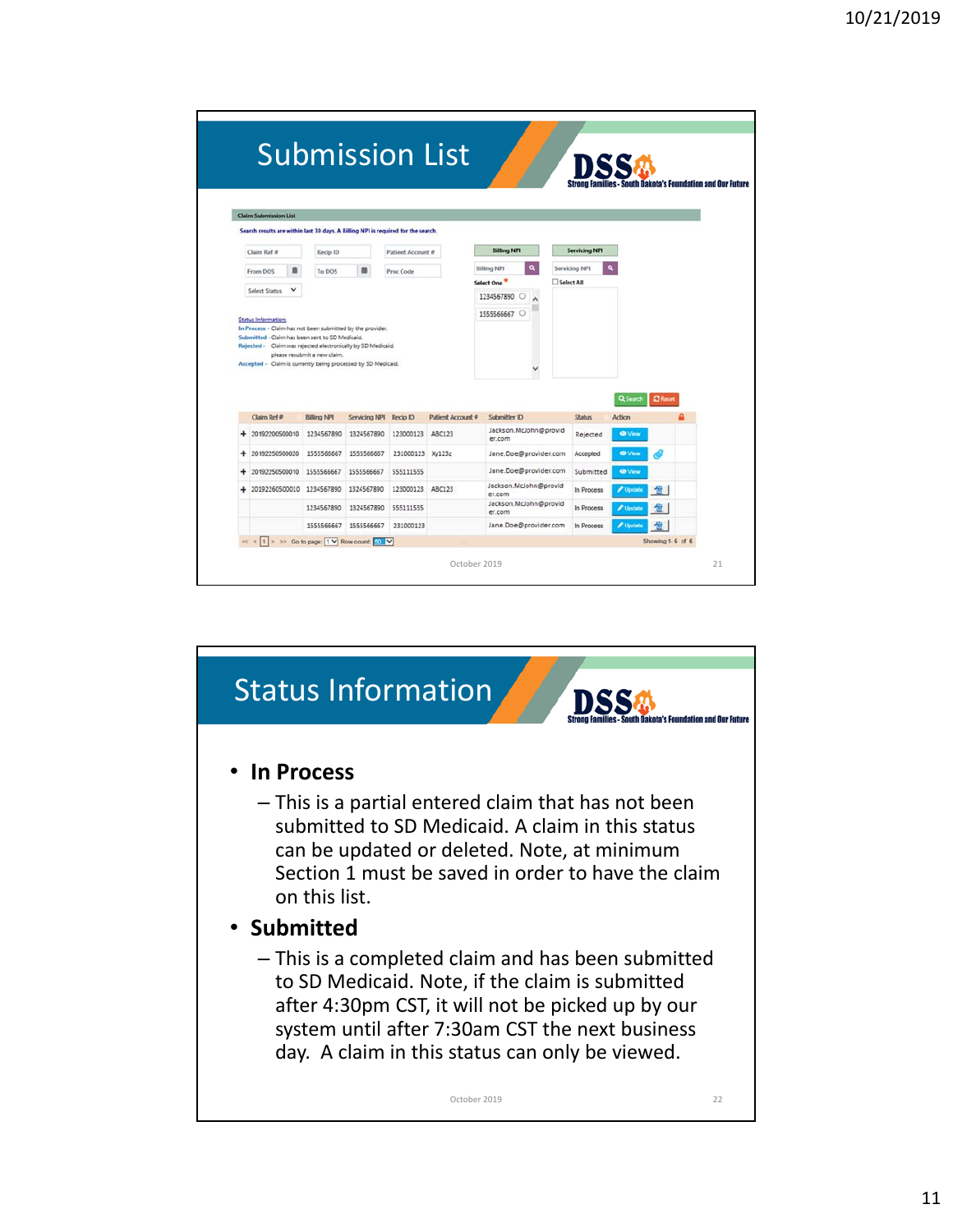

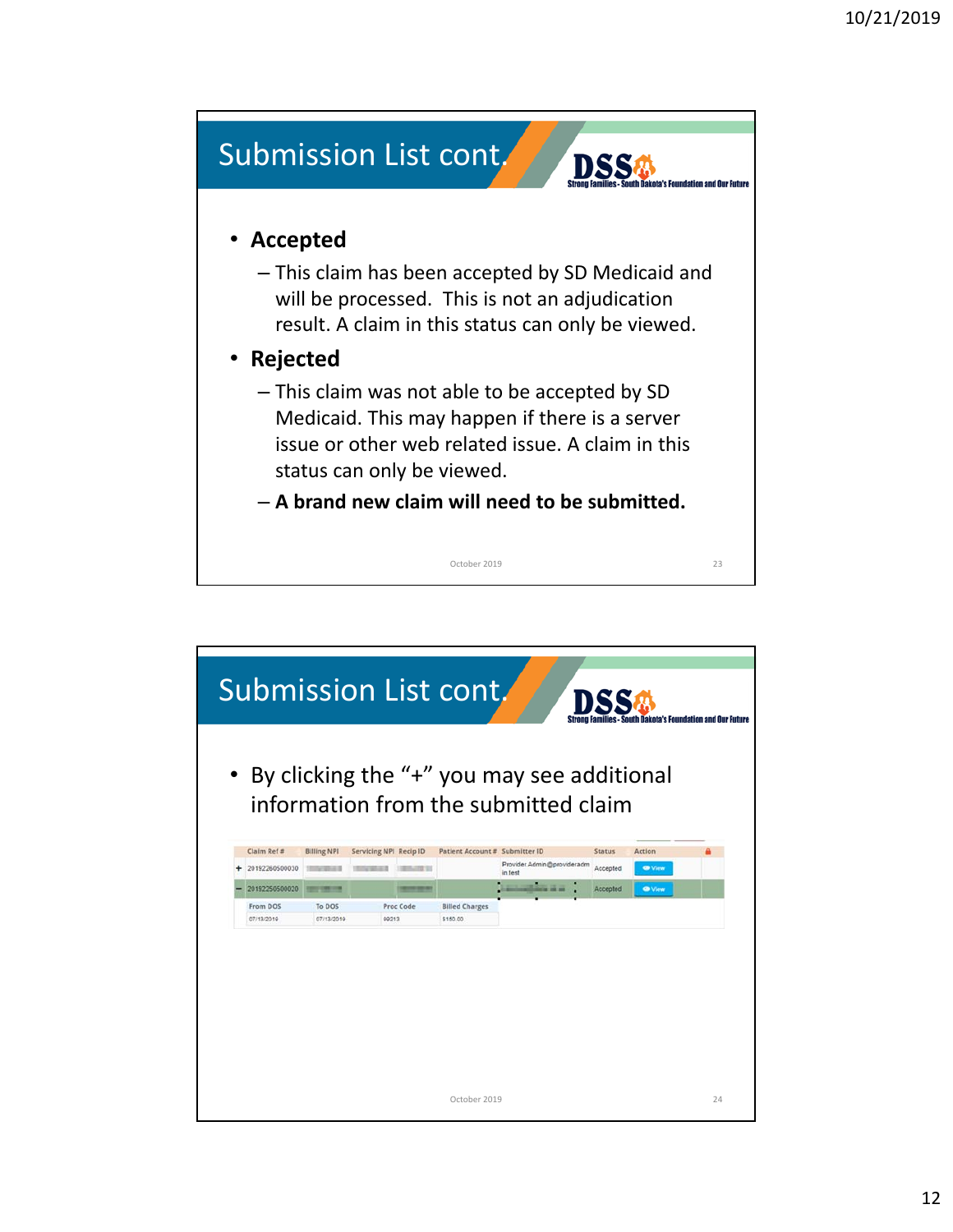| Submission List cont.      |                              |                                                                                                               |   |                                                                                   |                                                  |    |
|----------------------------|------------------------------|---------------------------------------------------------------------------------------------------------------|---|-----------------------------------------------------------------------------------|--------------------------------------------------|----|
|                            |                              |                                                                                                               |   |                                                                                   |                                                  |    |
|                            |                              |                                                                                                               |   |                                                                                   | ilies - South Dakota's Foundation and Our Future |    |
|                            |                              |                                                                                                               |   |                                                                                   |                                                  |    |
|                            |                              |                                                                                                               |   |                                                                                   | If you are looking for a specific claim, please  |    |
|                            |                              |                                                                                                               |   |                                                                                   |                                                  |    |
|                            |                              |                                                                                                               |   | use one or more of the multiple search                                            |                                                  |    |
| options                    |                              |                                                                                                               |   |                                                                                   |                                                  |    |
|                            | <b>Claim Submission List</b> |                                                                                                               |   |                                                                                   |                                                  |    |
|                            |                              |                                                                                                               |   | Search results are within last 30 days. A Billing NPI is required for the search. |                                                  |    |
| Claim Ref #                |                              | Recip ID                                                                                                      |   | Patient Account #                                                                 |                                                  |    |
|                            |                              |                                                                                                               |   |                                                                                   |                                                  |    |
| From DOS                   | 譱                            | To DOS                                                                                                        | 譱 | Proc Code                                                                         |                                                  |    |
|                            | ۳<br>Select Status           |                                                                                                               |   |                                                                                   |                                                  |    |
|                            |                              |                                                                                                               |   |                                                                                   |                                                  |    |
| <b>Status Information:</b> |                              |                                                                                                               |   |                                                                                   |                                                  |    |
|                            |                              | In Process - Claim has not been submitted by the provider.<br>Submitted - Claim has been sent to SD Medicaid. |   |                                                                                   |                                                  |    |
|                            |                              | Rejected - Claim was rejected electronically by SD Medicaid,                                                  |   |                                                                                   |                                                  |    |
|                            |                              | please resubmit a new claim.                                                                                  |   |                                                                                   |                                                  |    |
|                            |                              | Accepted - Claim is currently being processed by SD Medicaid.                                                 |   |                                                                                   |                                                  |    |
|                            |                              |                                                                                                               |   | October 2019                                                                      |                                                  | 25 |

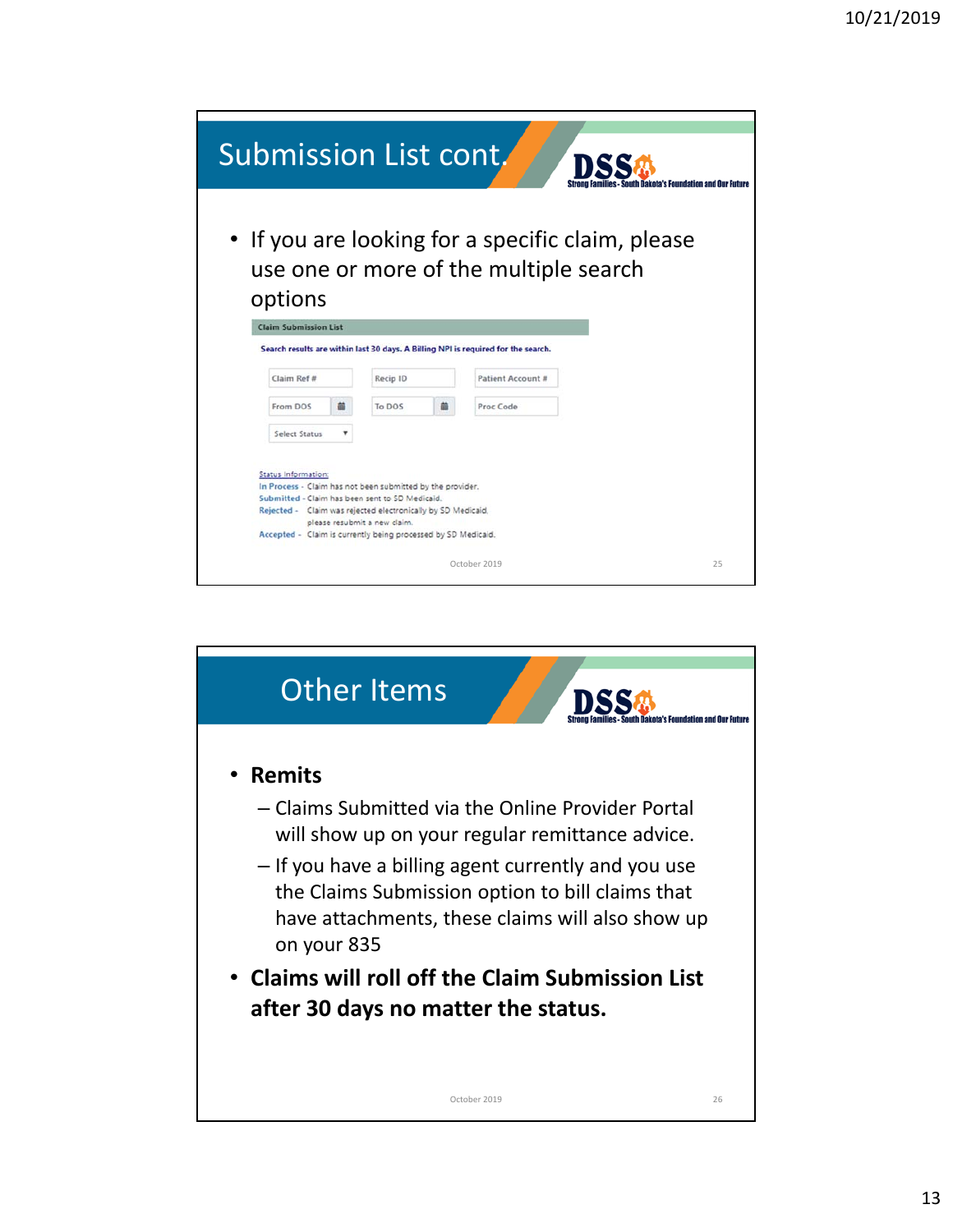

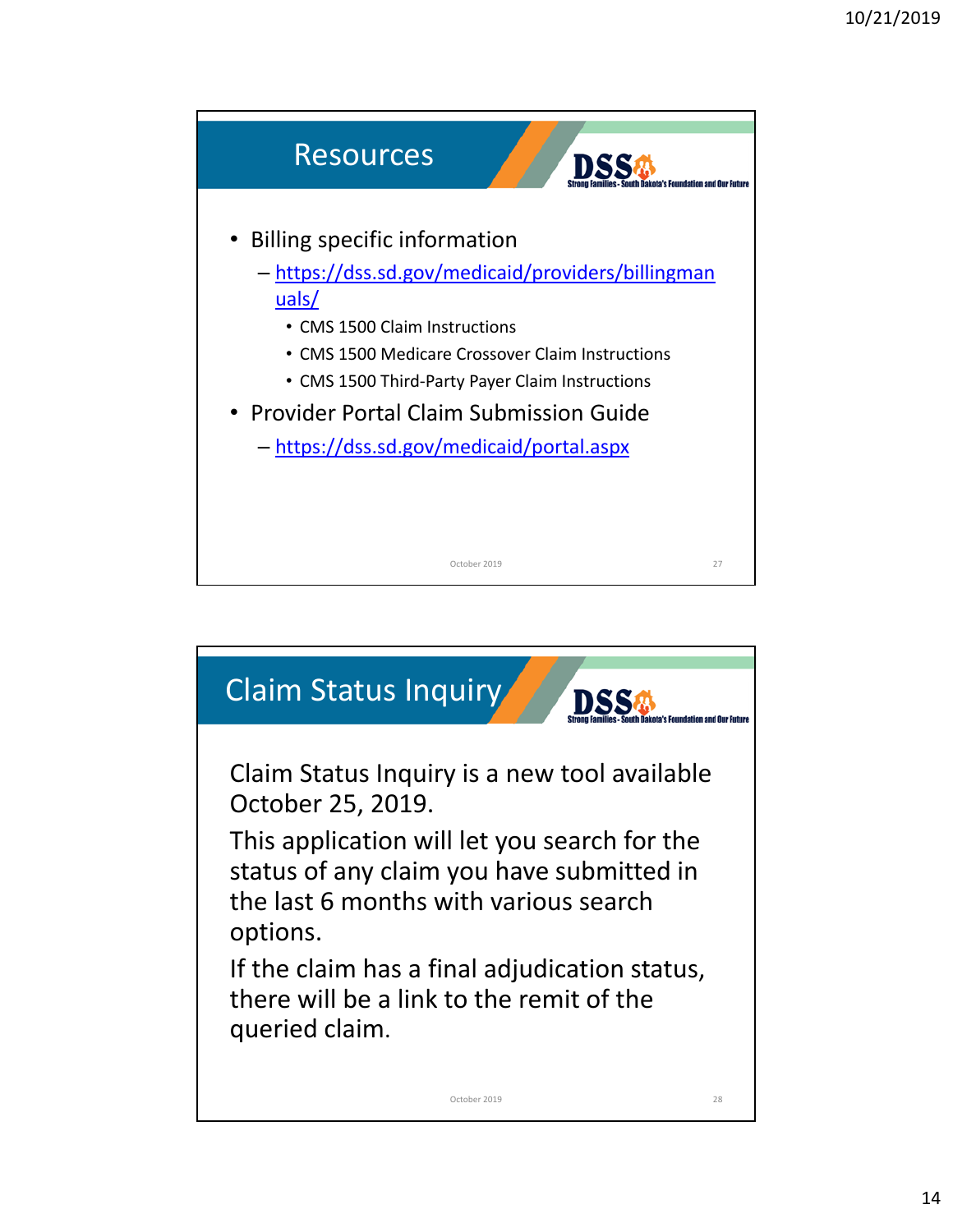|                                                                                                                                                                                                                                                                                                                   | <b>Status Inquiry</b>          |                                                                                                                             |                         |              |                               |                                                                   |
|-------------------------------------------------------------------------------------------------------------------------------------------------------------------------------------------------------------------------------------------------------------------------------------------------------------------|--------------------------------|-----------------------------------------------------------------------------------------------------------------------------|-------------------------|--------------|-------------------------------|-------------------------------------------------------------------|
|                                                                                                                                                                                                                                                                                                                   |                                |                                                                                                                             |                         |              |                               | <b>Strong Families - South Dakota's Foundation and Our Future</b> |
|                                                                                                                                                                                                                                                                                                                   |                                |                                                                                                                             |                         |              |                               |                                                                   |
|                                                                                                                                                                                                                                                                                                                   |                                |                                                                                                                             |                         |              |                               |                                                                   |
| <b>Administration</b>                                                                                                                                                                                                                                                                                             | <b>Eligibility</b>             | Communication<br><b>Reports</b>                                                                                             | <b>Claims</b>           |              |                               |                                                                   |
| <b>Claim Status Inquiry</b>                                                                                                                                                                                                                                                                                       |                                |                                                                                                                             |                         |              |                               |                                                                   |
| Searches are limited to claims associated with the billing NPIs that match your profile. If no results are displayed, please verify the information you have entered. If this persists,<br>please contact your Provider Admin to update your profile NPI or call the Telephone Service Unit for more information. |                                |                                                                                                                             |                         |              |                               |                                                                   |
| Search for claims submitted within the last six months.                                                                                                                                                                                                                                                           |                                |                                                                                                                             |                         |              |                               |                                                                   |
| Search Option # 1:                                                                                                                                                                                                                                                                                                | Reference Number               |                                                                                                                             |                         |              |                               |                                                                   |
|                                                                                                                                                                                                                                                                                                                   |                                |                                                                                                                             |                         |              |                               |                                                                   |
| Search Option # 2 :                                                                                                                                                                                                                                                                                               |                                | * Denotes a required field. You may select one or multiple Servicing NPIs. When searching HCFA, Procedure Code is Optional. |                         |              |                               |                                                                   |
| Select a Claim Type"                                                                                                                                                                                                                                                                                              | <b>Billing NPI</b>             | <b>Servicing NPI</b>                                                                                                        |                         |              |                               |                                                                   |
| C In Patient                                                                                                                                                                                                                                                                                                      | $\alpha$<br><b>Billing NPI</b> | Servicing NPI                                                                                                               | Recipient ID            | Recipient ID |                               |                                                                   |
| O Out Patient<br>$O$ <sub>LTC</sub>                                                                                                                                                                                                                                                                               | <b>Select One</b>              | Select All                                                                                                                  |                         |              |                               |                                                                   |
| OHCFA                                                                                                                                                                                                                                                                                                             | 1234567891                     |                                                                                                                             | <b>Dates of Service</b> | From         | 盖<br>٠<br>To                  |                                                                   |
| <b>O</b> Xover                                                                                                                                                                                                                                                                                                    | 1122345679 0                   |                                                                                                                             |                         |              |                               |                                                                   |
|                                                                                                                                                                                                                                                                                                                   | $\circ$                        |                                                                                                                             |                         |              |                               |                                                                   |
|                                                                                                                                                                                                                                                                                                                   | $\circ$                        |                                                                                                                             |                         |              |                               |                                                                   |
|                                                                                                                                                                                                                                                                                                                   | $\circ$                        |                                                                                                                             |                         |              |                               |                                                                   |
|                                                                                                                                                                                                                                                                                                                   |                                |                                                                                                                             |                         |              |                               |                                                                   |
|                                                                                                                                                                                                                                                                                                                   |                                |                                                                                                                             |                         |              | Q Search<br><b>C</b> Reset    | <b>P</b> Export to Excel                                          |
|                                                                                                                                                                                                                                                                                                                   |                                |                                                                                                                             |                         |              |                               |                                                                   |
| Reference<br>Billing NPI                                                                                                                                                                                                                                                                                          | Servicing NPI                  | Recipient ID<br>Procedure                                                                                                   | From Date               | To Date      | <b>Patient Account Status</b> | <b>Remittance Date</b>                                            |
| Number                                                                                                                                                                                                                                                                                                            |                                | Code<br>No data available!                                                                                                  |                         |              |                               |                                                                   |
| Row count: 10 V                                                                                                                                                                                                                                                                                                   |                                |                                                                                                                             |                         |              |                               |                                                                   |
|                                                                                                                                                                                                                                                                                                                   |                                |                                                                                                                             |                         |              |                               |                                                                   |
|                                                                                                                                                                                                                                                                                                                   |                                |                                                                                                                             |                         |              |                               |                                                                   |

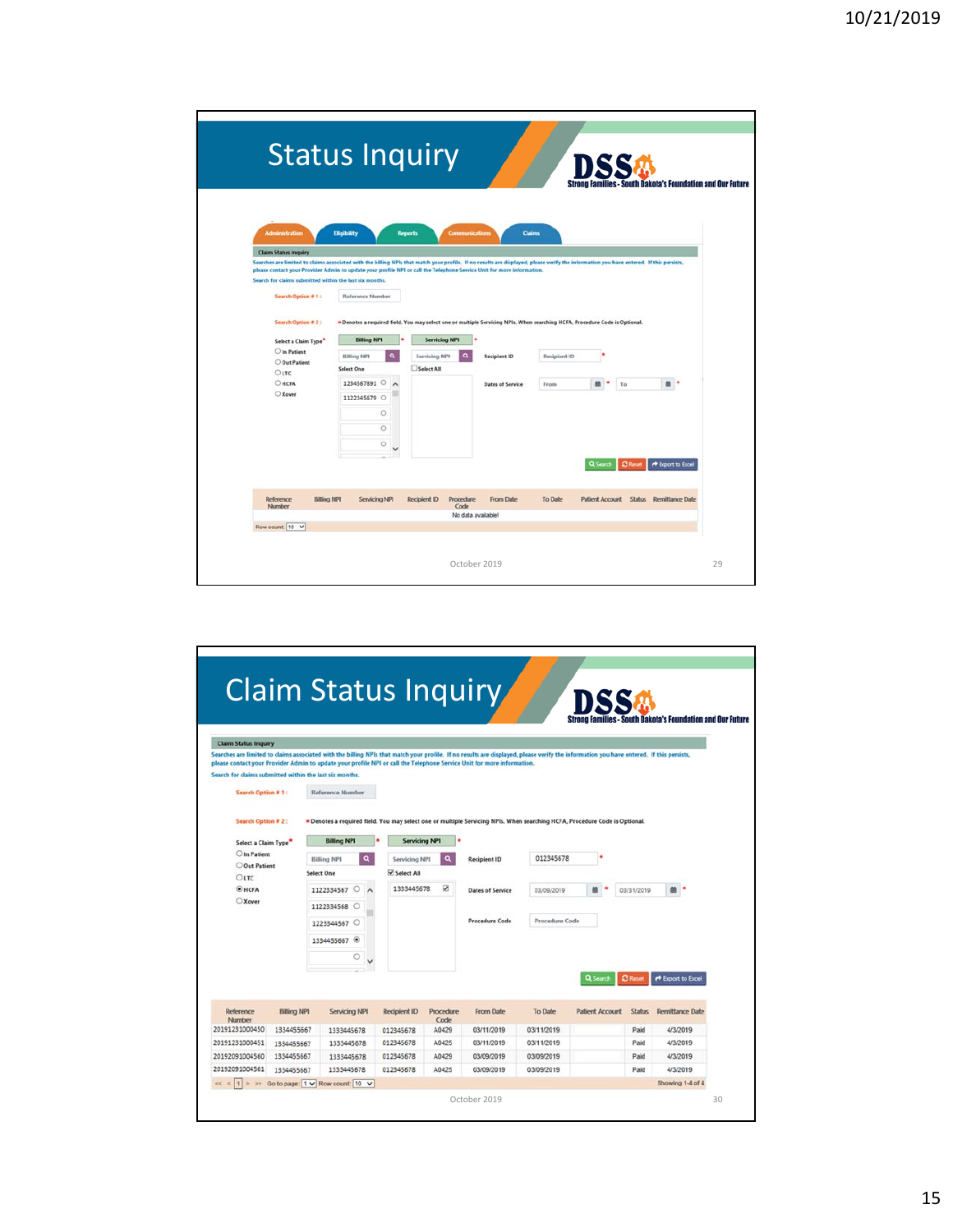| Claim Status Inquiry                                                                                                                                                                                                                                                                                                                                                                                                                                                                                                                     |                                                                                 |                                                                                                                                                                                                   |                      |                                         |                      |                        |                      | <b>South Dakota's Foundation and Our Future</b> |
|------------------------------------------------------------------------------------------------------------------------------------------------------------------------------------------------------------------------------------------------------------------------------------------------------------------------------------------------------------------------------------------------------------------------------------------------------------------------------------------------------------------------------------------|---------------------------------------------------------------------------------|---------------------------------------------------------------------------------------------------------------------------------------------------------------------------------------------------|----------------------|-----------------------------------------|----------------------|------------------------|----------------------|-------------------------------------------------|
| <b>Claim Status Inquiry</b><br>Searches are limited to claims associated with the billing NPIs that match your profile. If no results are displayed, please verify the information you have entered. If this persists,<br>please contact your Provider Admin to update your profile NPI or call the Telephone Service Unit for more information.<br>Search for claims submitted within the last six months.<br>Search Option # 1:<br>Search Option # 2:<br>Select a Claim Type"<br>In Patient<br>Out Patient<br>$O$ LTC<br>HCFA<br>Xover | 20192340512340<br><b>Billing NPI</b><br><b>Billing NPI</b><br><b>Select One</b> | * Denotes a required field. You may select one or multiple Servicing NPIs. When searching HCFA. Procedure Code is Optional.<br>$\bullet$<br>Servicing NPI<br>Select All<br>o<br>٥<br>o<br>$\circ$ | <b>Servicing NPI</b> | <b>Recipient ID</b><br>Dates of Service | Recipient ID<br>From | Q Search               | To<br><b>C</b> Reset | P Export to Excel                               |
| Reference<br><b>Billing NPI</b><br>Number                                                                                                                                                                                                                                                                                                                                                                                                                                                                                                | Servicing NPI                                                                   | <b>Recipient ID</b>                                                                                                                                                                               | Procedure<br>Code    | From Date                               | <b>To Date</b>       | <b>Patient Account</b> | <b>Status</b>        | <b>Remittance Date</b>                          |
| 20192340512340<br>1234567890                                                                                                                                                                                                                                                                                                                                                                                                                                                                                                             | 1223344567                                                                      | 123000123                                                                                                                                                                                         |                      | 02/08/2019                              | 02/08/2019           | Demo1                  | In<br>Process        | 9/13/2019                                       |
|                                                                                                                                                                                                                                                                                                                                                                                                                                                                                                                                          |                                                                                 | >> Go to page: 1 V Row count: 10 V                                                                                                                                                                |                      |                                         |                      |                        |                      | Showing 1-1 of 1                                |

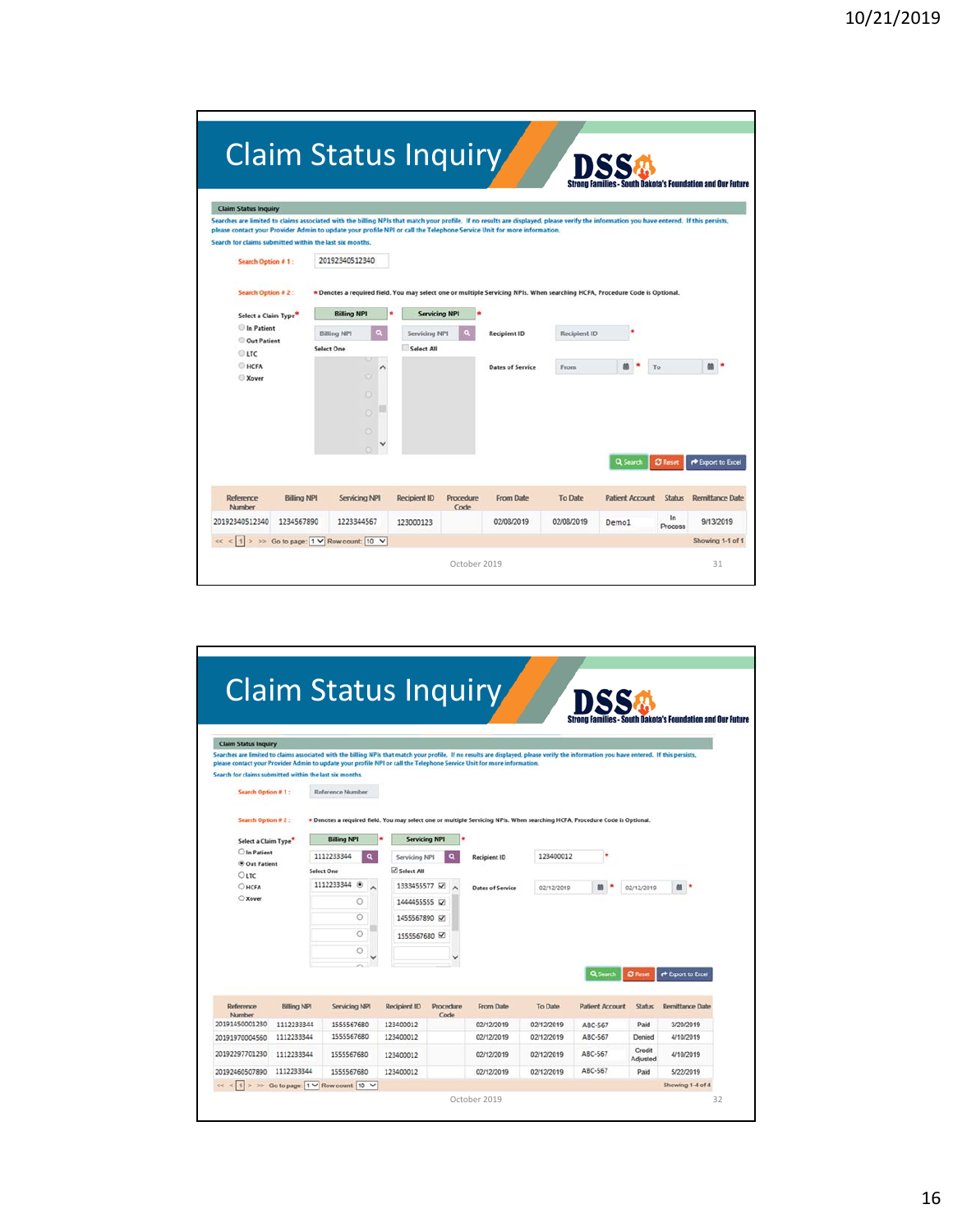

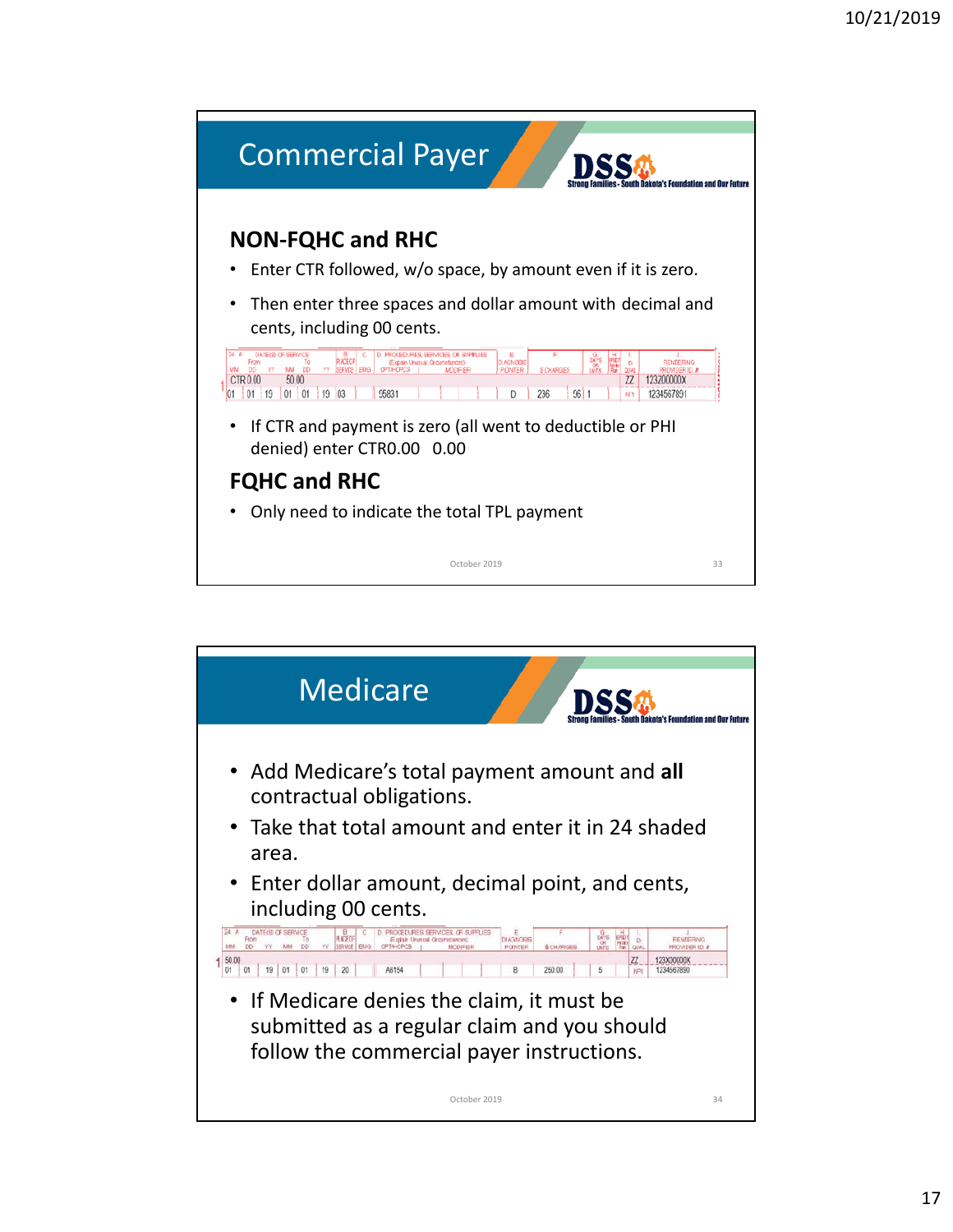